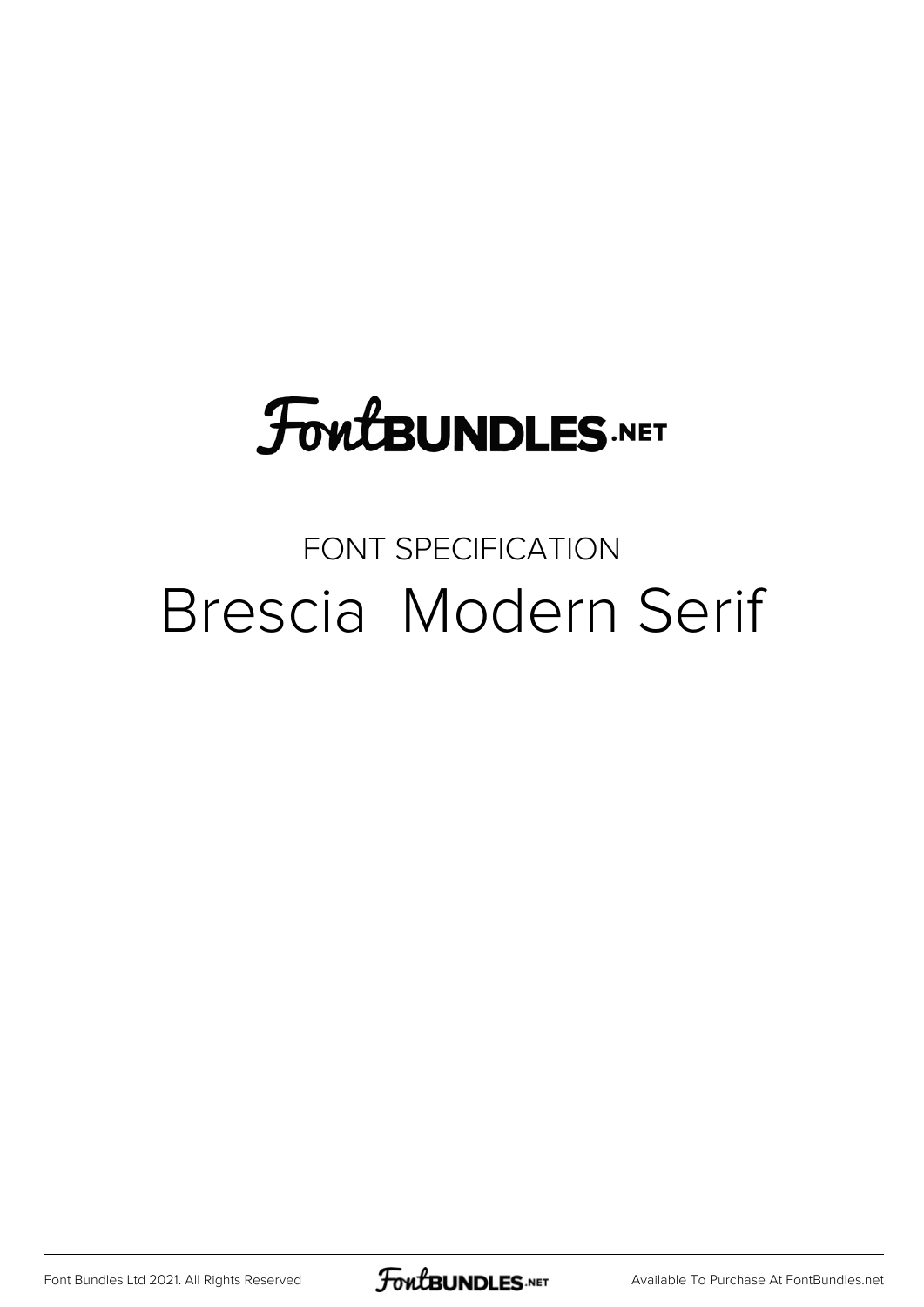#### Brescia - Regular

**Uppercase Characters** 

#### ABCDEFGHLIBLMNOP QRSTUVWXYZ

Lowercase Characters

#### ABC DEFGHLIBL MNOP QRSTUVWXYZ

**Numbers** 

#### 0123456789

Punctuation and Symbols

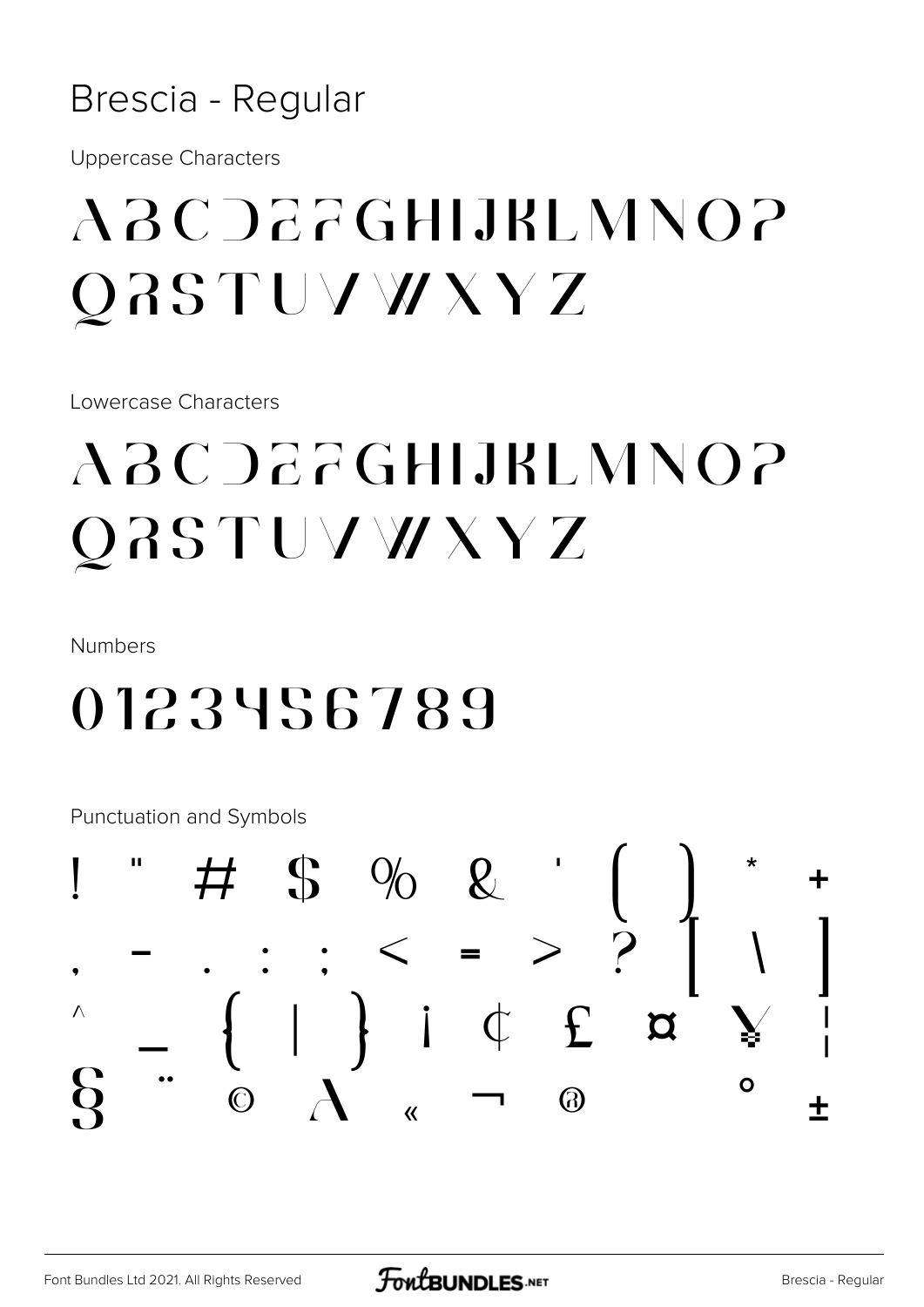#### $2 \quad 3 \quad 1 \quad 1 \quad 3 \quad$  $\frac{1}{9}$   $\frac{1}{2}$   $\frac{1}{2}$   $\frac{1}{2}$   $\frac{1}{3}$

All Other Glyphs

# À Á Â Ã Ä Å Æ Ç È  $\tilde{a}$   $\tilde{c}$   $\tilde{c}$   $\tilde{1}$   $\tilde{1}$   $\tilde{1}$   $\tilde{1}$   $\tilde{2}$   $\tilde{N}$ Ò Ó Ô Õ Ö × Ø Ù Ú Û Ü Ý ß à á â ã ä å æ ç è é ê ë ì í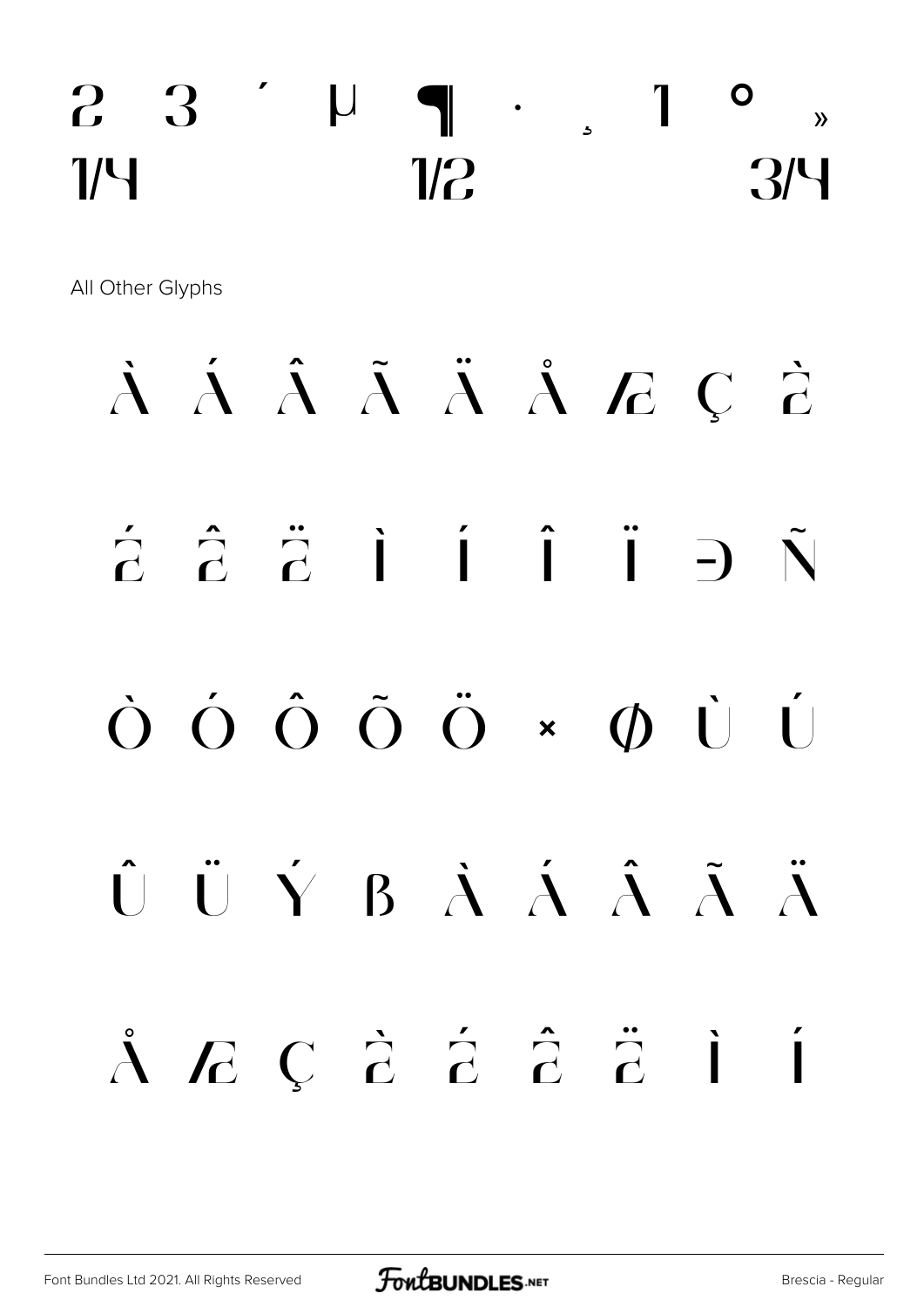## Î Ï 9 Ñ Ò Ó Ô Õ Ö  $\div$  0 0 0 0 0 0 0  $\ddot{\hspace{0.1cm}}$ Ł Ł Œ Œ Š Š Ÿ Ž Ž  $\circ$  $\overline{C}$  $\epsilon$  $\overline{\phantom{a}}$  $^\dagger$  $\bullet$  $\ddagger$